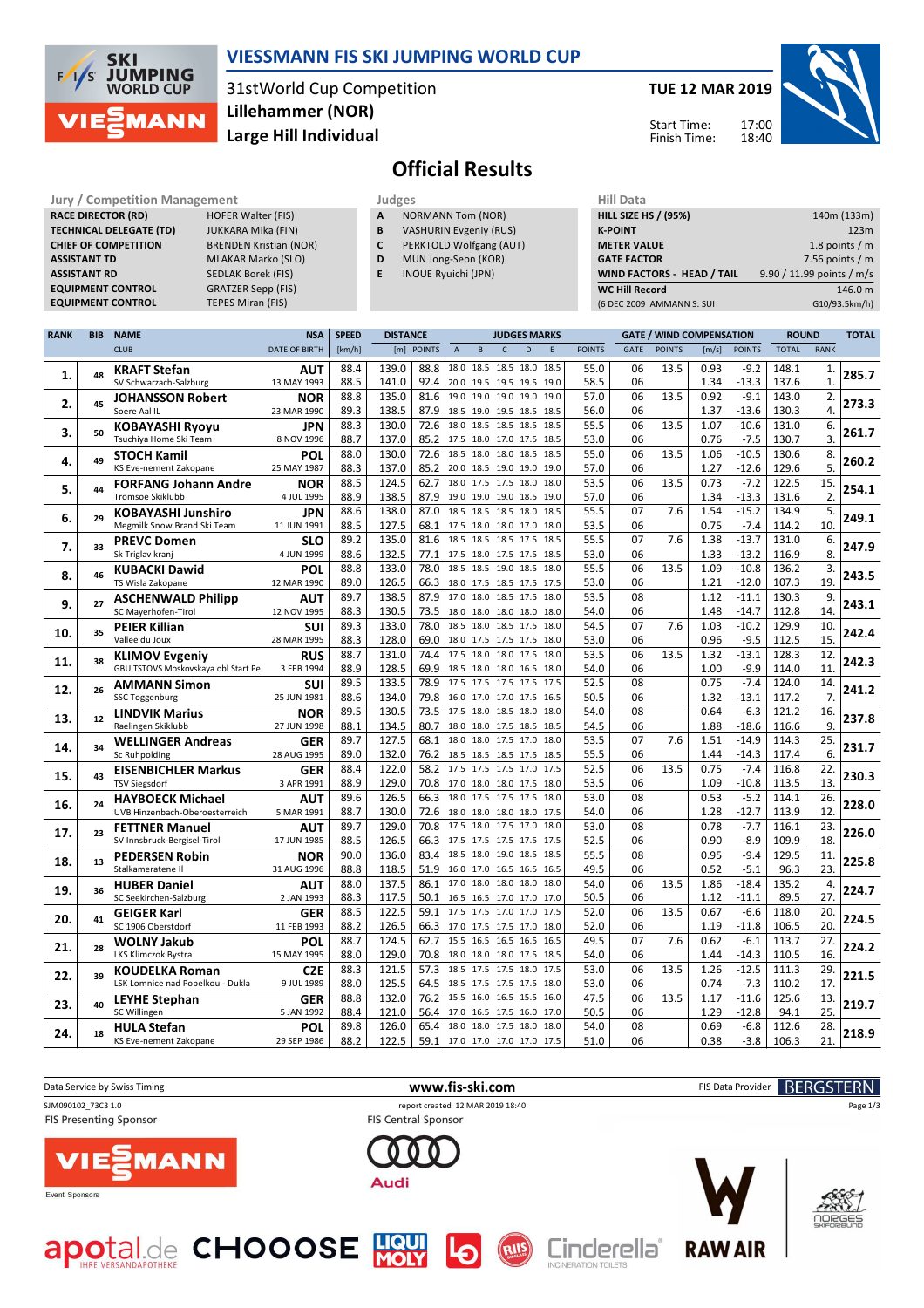

#### **VIESSMANN FIS SKI JUMPING WORLD CUP**

31stWorld Cup Competition **Large Hill Individual Lillehammer (NOR)**

**TUE 12 MAR 2019**

Start Time: Finish Time:



**Official Results**

| <b>RANK</b> | <b>BIB</b> | <b>NAME</b>                  | <b>NSA</b>           | <b>SPEED</b> | <b>DISTANCE</b> |                                 | <b>JUDGES MARKS</b> |                          |  |   |  |               |             | <b>GATE / WIND COMPENSATION</b> |                       |               | <b>ROUND</b> |             | <b>TOTAL</b> |
|-------------|------------|------------------------------|----------------------|--------------|-----------------|---------------------------------|---------------------|--------------------------|--|---|--|---------------|-------------|---------------------------------|-----------------------|---------------|--------------|-------------|--------------|
|             |            | <b>CLUB</b>                  | <b>DATE OF BIRTH</b> | [km/h]       |                 | [m] POINTS                      |                     |                          |  | D |  | <b>POINTS</b> | <b>GATE</b> | <b>POINTS</b>                   | $\lfloor m/s \rfloor$ | <b>POINTS</b> | <b>TOTAL</b> | <b>RANK</b> |              |
| 25.         |            | <b>AALTO Antti</b>           | <b>FIN</b>           | 89.2         | 120.5           | 55.5   17.5 17.0 17.0 17.0 17.0 |                     |                          |  |   |  | 51.0          | 07          | 7.6                             | 0.35                  | $-3.5$        | 110.6        | 30.         | 216.7        |
|             |            | Kiteen Urheilijat            | 2 APR 1995           | 88.7         | 127.5           | 68.1                            |                     | 17.5 17.5 17.5 17.0 17.5 |  |   |  | 52.5          | 06          |                                 | 1.46                  | $-14.5$       | 106.1        | 22.         |              |
| 26.         |            | <b>PREVC Peter</b>           | <b>SLO</b>           | 89.5         | 131.5           | 75.3                            |                     | 18.0 18.5 18.5 17.5 18.5 |  |   |  | 55.0          | 08          |                                 | 1.11                  | $-11.0$       | 119.3        | 18.         | 214.8        |
|             |            | SK Triglav Kranj             | 20 SEP 1992          | 88.3         | 122.0           | 58.2 16.5 17.5 17.5 17.5 17.5   |                     |                          |  |   |  | 52.5          | 06          |                                 | 1.54                  | $-15.2$       | 95.5         | 24.         |              |
| 27.         |            | <b>SATO Yukiva</b>           | JPN                  | 88.8         | 131.0           | 74.4 17.0 17.5 18.0 17.0 17.5   |                     |                          |  |   |  | 52.0          | 07          | 7.6                             | 1.56                  | $-15.4$       | 118.6        | 19.         | 209.1        |
|             |            | Megmilk Snow Brand Ski Team  | 19 JUN 1995          | 88.0         | 118.0           | 51.0   16.5 17.0 17.0 16.5 17.0 |                     |                          |  |   |  | 50.5          | 06          |                                 | 1.11                  | $-11.0$       | 90.5         | 26.         |              |
| 28.         |            | <b>SCHMID Constantin</b>     | <b>GER</b>           | 90.2         | 128.5           | 69.9                            |                     | 17.5 17.0 17.5 17.0 18.0 |  |   |  | 52.0          | 08          |                                 | 0.45                  | $-4.5$        | 117.4        | 21.         | 206.2        |
|             |            | Wsv Oberaudorf               | 27 NOV 1999          | 88.6         | 116.0           | 47.4 16.5 17.0 16.5 16.0 16.5   |                     |                          |  |   |  | 49.5          | 06          |                                 | 0.82                  | $-8.1$        | 88.8         | 28.         |              |
| 29.         |            | <b>BOYD-CLOWES Mackenzie</b> | <b>CAN</b>           | 89.7         | 129.0           | 70.8 17.5 18.0 18.0 17.5 18.0   |                     |                          |  |   |  | 53.5          | 08          |                                 | 0.43                  | $-4.3$        | 120.0        | 17.         | 180.6        |
|             |            | Altius Nordic Ski Club       | 13 JUL 1991          | 88.1         | 103.0           | 24.0 16.5 15.5 15.5 16.0 16.0   |                     |                          |  |   |  | 47.5          | 06          |                                 | 1.10                  | $-10.9$       | 60.6         | 30.         |              |
| 30.         | 30         | <b>STJERNEN Andreas</b>      | <b>NOR</b>           | 89.4         | 125.5           | 64.5   17.0 17.0 17.0 17.0 17.5 |                     |                          |  |   |  | 51.0          | 07          | 7.6                             | 0.88                  | $-8.7$        | 114.4        | 24.         | 180.0        |
|             |            | Sprova IL                    | 30 JUL 1988          | 88.7         | 107.0           | 31.2 14.5 15.5 14.5 15.0 15.0   |                     |                          |  |   |  | 44.5          | 06          |                                 | 1.02                  | $-10.1$       | 65.6         | 29.         |              |

|     | not qualified for 2nd round |                                                                 |                           |      |       |         |                               |  |  |      |    |      |         |         |       |     |       |
|-----|-----------------------------|-----------------------------------------------------------------|---------------------------|------|-------|---------|-------------------------------|--|--|------|----|------|---------|---------|-------|-----|-------|
| 31. | $\overline{ }$              | <b>NAZAROV Mikhail</b><br>Moscow Region TSSP                    | <b>RUS</b><br>14 OCT 1994 | 89.3 | 123.5 |         | 60.9 17.5 17.0 17.0 16.5 16.5 |  |  | 50.5 | 08 |      | 0.13    | $-1.3$  | 110.1 | 31. | 110.1 |
| 32. | 15                          | <b>POLASEK Viktor</b><br>Nove Mesto-Dukla                       | <b>CZE</b><br>18 JUL 1997 | 89.5 | 124.0 | 61.8    | 18.0 17.0 17.5 17.0 17.0      |  |  | 51.5 | 08 |      | 0.63    | $-6.2$  | 107.1 | 32. | 107.1 |
| 33. | 47                          | <b>ZYLA Piotr</b><br>WSS Wisla                                  | <b>POL</b><br>16 JAN 1987 | 88.0 | 120.5 | 55.5    | 16.0 17.0 17.0 17.0 17.0      |  |  | 51.0 | 06 | 13.5 | 1.41    | $-14.0$ | 106.0 | 33. | 106.0 |
| 34. | 14                          | <b>AIGNER Clemens</b><br>SV Innsbruck-Bergisel-Tirol            | <b>AUT</b><br>2 FEB 1993  | 89.7 | 126.0 | 65.4    | 17.5 17.5 17.5 17.0 18.0      |  |  | 52.5 | 08 |      | 1.25    | $-12.4$ | 105.5 | 34. | 105.5 |
| 35. | 11                          | <b>VASSILIEV Dmitriy</b><br>GBU TSOVS Moskovskaya obl MBU SSHOR | <b>RUS</b><br>26 DEC 1979 | 89.8 | 120.0 | 54.6    | 17.5 17.5 17.5 17.0 17.5      |  |  | 52.5 | 08 |      | 0.27    | $-2.7$  | 104.4 | 35. | 104.4 |
| 36. | 20                          | <b>KASAI Noriaki</b><br>Tsuchiva Home Ski Team                  | <b>JPN</b><br>6 JUN 1972  | 89.9 | 118.5 | 51.9    | 17.5 17.0 17.0 17.0 17.0      |  |  | 51.0 | 08 |      | $-0.04$ | 0.5     | 103.4 | 36. | 103.4 |
| 37. | 5.                          | <b>EGLOFF Luca</b><br>Grabserberg                               | <b>SUI</b><br>6 JUN 1995  | 90.4 | 118.0 | 51.0    | 17.5 17.0 17.0 16.5 17.5      |  |  | 51.5 | 08 |      | 0.16    | $-1.6$  | 100.9 | 37. | 100.9 |
| 38. | 22                          | <b>ITO Daiki</b><br>Megmilk Snow Brand Ski Team                 | <b>JPN</b><br>27 DEC 1985 | 89.5 | 124.0 | 61.8    | 17.0 17.5 17.5 17.0 17.5      |  |  | 52.0 | 08 |      | 1.34    | $-13.3$ | 100.5 | 38. | 100.5 |
| 39. | 42                          | <b>ZAJC Timi</b><br>SSK Ljubno BTC                              | <b>SLO</b><br>26 APR 2000 | 87.5 | 117.0 |         | 49.2 15.5 16.0 15.5 15.5 15.5 |  |  | 46.5 | 06 | 13.5 | 0.93    | $-9.2$  | 100.0 | 39. | 100.0 |
| 40. | $\mathbf{R}$                | <b>MAATTA Jarkko</b><br>Kainuun Hiihtoseura                     | <b>FIN</b><br>28 DEC 1994 | 90.0 | 114.5 | 44.7    | 17.0 16.5 17.0 16.5 17.0      |  |  | 50.5 | 08 |      | $-0.22$ | 2.6     | 97.8  | 40. | 97.8  |
| 41. | $\overline{\mathbf{a}}$     | <b>BUSKUM Andreas Granerud</b><br>Lensbygda                     | <b>NOR</b><br>5 JUN 1996  | 89.4 | 116.5 | 48.3    | 16.0 16.5 17.0 16.5 16.5      |  |  | 49.5 | 08 |      | 0.09    | -0.9    | 96.9  | 41. | 96.9  |
| 42. | 16                          | <b>HOERL Jan</b><br>SC Bischofshofen                            | <b>AUT</b><br>16 OCT 1998 | 89.6 | 119.0 | 52.8    | 16.0 16.5 17.0 16.0 16.5      |  |  | 49.0 | 08 |      | 0.52    | $-5.1$  | 96.7  | 42. | 96.7  |
| 43. | 6                           | <b>LEAROYD Jonathan</b><br>Courchevel                           | <b>FRA</b><br>3 NOV 2000  | 90.0 | 118.5 | 51.9    | 16.5 17.0 17.5 16.5 17.5      |  |  | 51.0 | 08 |      | 0.85    | $-8.4$  | 94.5  | 43. | 94.5  |
| 44. | 25                          | <b>LANISEK Anze</b><br><b>Ssk Menges</b>                        | <b>SLO</b><br>20 APR 1996 | 89.5 | 115.0 | 45.6    | 13.0 15.0 16.0 15.0 13.0      |  |  | 43.0 | 08 |      | 0.15    | $-1.5$  | 87.1  | 44. | 87.1  |
| 45. | 10                          | <b>PASCHKE Pius</b><br>WSV Kiefersfelden                        | <b>GER</b><br>20 MAY 1990 | 89.5 | 110.0 | 36.6    | 16.5 16.5 17.0 17.0 16.5      |  |  | 50.0 | 08 |      | 0.24    | $-2.4$  | 84.2  | 45. | 84.2  |
| 46. |                             | <b>VILLUMSTAD Fredrik</b><br><b>SKIMT</b>                       | <b>NOR</b><br>21 MAR 1999 | 89.3 | 103.5 | 24.9    | 17.0 16.0 16.0 16.5 16.5      |  |  | 49.0 | 08 |      | $-0.43$ | 5.2     | 79.1  | 46. | 79.1  |
| 47. | 37                          | <b>GRANERUD Halvor Egner</b><br>Asker Skiklubb                  | <b>NOR</b><br>29 MAY 1996 | 88.2 | 104.5 | 26.7    | 16.0 15.0 14.5 15.5 15.0      |  |  | 45.5 | 06 | 13.5 | 0.95    | $-9.4$  | 76.3  | 47. | 76.3  |
| 48. |                             | <b>WESTERHEIM Oscar P</b><br><b>Baekkelagets SK</b>             | <b>NOR</b><br>3 JAN 1996  | 89.2 | 98.5  | 15.9    | 16.0 15.5 15.0 15.0 15.5      |  |  | 46.0 | 08 |      | $-0.10$ | 1.2     | 63.1  | 48. | 63.1  |
| 49. | 19                          | <b>NAKAMURA Naoki</b><br>Tokai Univ.                            | <b>JPN</b><br>19 SEP 1996 | 89.8 | 78.5  | $-20.1$ | 13.5 13.0 13.0 14.0 13.5      |  |  | 40.0 | 08 |      | $-0.40$ | 4.8     | 24.7  | 49. | 24.7  |

**Disqualified**

**2** AUNE Joakim NOR SCE 4

SCE 4 : SUIT

Data Service by Swiss Timing **WWW.Fis-Ski.com www.fis-ski.com** FIS Data Provider **BERGSTERN** SJM090102\_73C3 1.0 report created 12 MAR 2019 18:40 Page 2/3FIS Central Sponsor FIS Presenting Sponsor **AANN** Audi Event Sponsors

RIIS